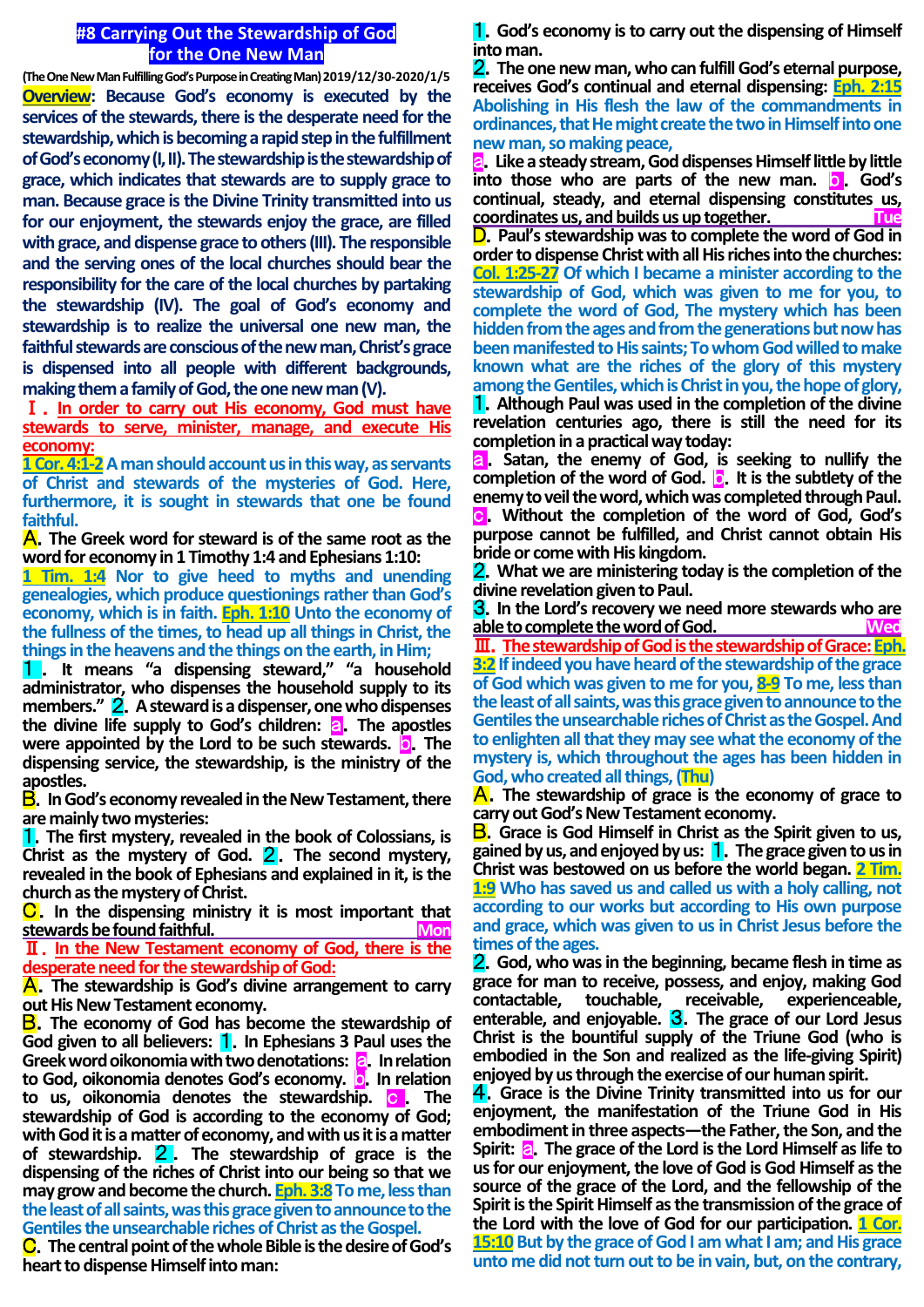**I labored more abundantly than all of them, yet not I but the grace of God which is with me.**

b.**In 2 Corinthians 13:14 the grace of the Lord is mentioned first because this book is on the grace of Christ. 2 Cor. 13:14 The grace of the Lord Jesus Christ and the love of God and the fellowship of the Holy Spirit be with you all.**

c.**The Holy Spirit as the circulation, the transmission, of the grace of Christ with the love of the Father is the supply in our Christian life and church life.**

5.**Day by day a marvelous divine transmission should be taking place: God is supplying the Spirit of grace bountifully, and we should be receiving and dispensing the Spirit of grace continually.**

C.**The gospel of the grace of God is the stewardship of grace to dispense God into people for their enjoyment; Paul, in his ministry, solemnly testified of the gospel of the grace of God to minister God into people.**

D.**The Christian living is the living of grace, the experience of grace, so that we may carry out our stewardship of grace, the dispensing of grace.**

E.**The practical life and building up of the Body of Christ comes forth out of the inward enjoyment of Christ as the grace of God. Thu/Fri**

Ⅳ.**Those who bear responsibility in the churches need to share in the stewardship of God:**

A.**The elders should take the lead to dispense the riches of Christ into others. 2 Cor. 13:14 The grace of the Lord Jesus Christ and the love of God and the fellowship of the Holy Spirit be with you all.**

B.**All those who take the lead in the Lord's recovery and bear the responsibility for the care of the churches need to realize that they have a part in such a divine stewardship.**

Ⅴ.**Because Paul, a faithful steward in God's economy, was conscious of the one new man, what was in his heart was not simply a particular local church or a certain saint but the universal one new man:**

**Eph. 1:10 Unto the economy of the fullness of the times, to head up all things in Christ, the things in the heavens and the things on the earth, in Him;**

A.**"If we are conscious of the one new man, we should no longer think that the churches in our country have nothing to do with the churches in other nations. Instead, we shall realize that all the churches are the one new man today. May we look to the Lord that we may not be sectarian in any way. We would not be sectarian either individually as believers or corporately as local churches. On the contrary, all of us, all the saints in all the churches, are just one new man".**

B.**"We also should rejoice that on earth today there is another man, the new man, that includes all the believers. This new man, who is born through the death and resurrection of Jesus Christ, is now spreading and growing throughout the earth. Praise the Lord that we are part of this**   $new man!"$ 

## **Crucial Point**⑴**:Continue to be in the steady stream to become a faithful steward(OL**Ⅰ**,**Ⅱ**)**

**OL1: In order to carry out His economy, God must have stewards to serve, minister, manage, and execute His economy. OL2: In the dispensing ministry it is most important that stewards be found faithful.**

**OL3: Like a steady stream, God dispenses Himself little by little into those who are parts of the new man.**

**OL4: God's continual, steady, and eternal dispensing constitutes us, coordinates us, and builds us up together.**

**Whenever the angels see a sinner saved, they sing. When they see the church, they will surely sing all the** 

**more. Then Paul shows that in Christ's death and resurrection He used His divine element as the material to produce a universal new man. Finally, this masterpiece, this new man that can accomplish God's eternal economy, is brought to God in one Spirit, having drawn near to God, without any barrier whatsoever, and remains in the presence of God to receive God's continual and eternal dispensing. Like a steady stream, God dispenses Himself little by little into those who have a part in this new man. It is this continual, steady, eternal dispensing that coordinates them together, constitutes them together, and builds them up together. This builtup church is God's kingdom on earth for the executing of His administration. It is also the household for the dispensing of His love, and as such, it becomes His eternal habitation in our spirit.**

**Paul refers to himself as a steward in God's family. God is exceedingly rich; He has a vast storehouse of goods which He intends to dispense into His children. But this dispensation requires a steward. Thus, a steward is a dispenser, one who dispenses the divine life supply to God's children.**

**The desire of God's heart is to dispense Himself into man. This is the central point of the whole Bible. God's economy is to carry out the dispensing of Himself into man. We share in this economy through our stewardship, our ministry of dispensing the riches of Christ. After the riches of Christ have been dispensed into us, we need to take up the burden to dispense them into others. With God these riches are His economy; with us they are the stewardship.**

**Application to young people and college students**

**In order to stay in the presence of the Lord and the steady stream of the Spirit, all young saints should** ⑴ **stay in the church life with your spiritual partners,** ⑵ **pray for gospel preaching and shepherding and practice to preach gospel and to shepherd others every week.**

⑴ **The presence of the Lord and the steady stream of the Spirit are in the church life with your spiritual partners and the leading brothers and sisters. You should not try to find a person in your church life whom you can get along well with in your natural character. Instead, join with the advancing and spiritually burning brothers and sisters who can lead you, supply you and perfect you. Open yourself to them, and respect and accept their leadings. Because your concept and values are different from God's concept and values, the brothers and sisters serving you as well do not serve according to your concept and values. Open your heart and pray for their leadings. For example, when you think that comparing with reading the Bible or attending the meetings, it is more fun for you to go out to shopping with your friends or to play the network games at home, the serving brothers and sisters will encourage you to redeem your time to read the Bible. They are fellowshipping you considering what is your good. Eph. 5:16 Redeeming the time, because the days are evil. From youth, redeem the time to love the Lord, enjoy the Lord, and learn to supply Christ to others.**

**At the same time, in order to step forward in your church**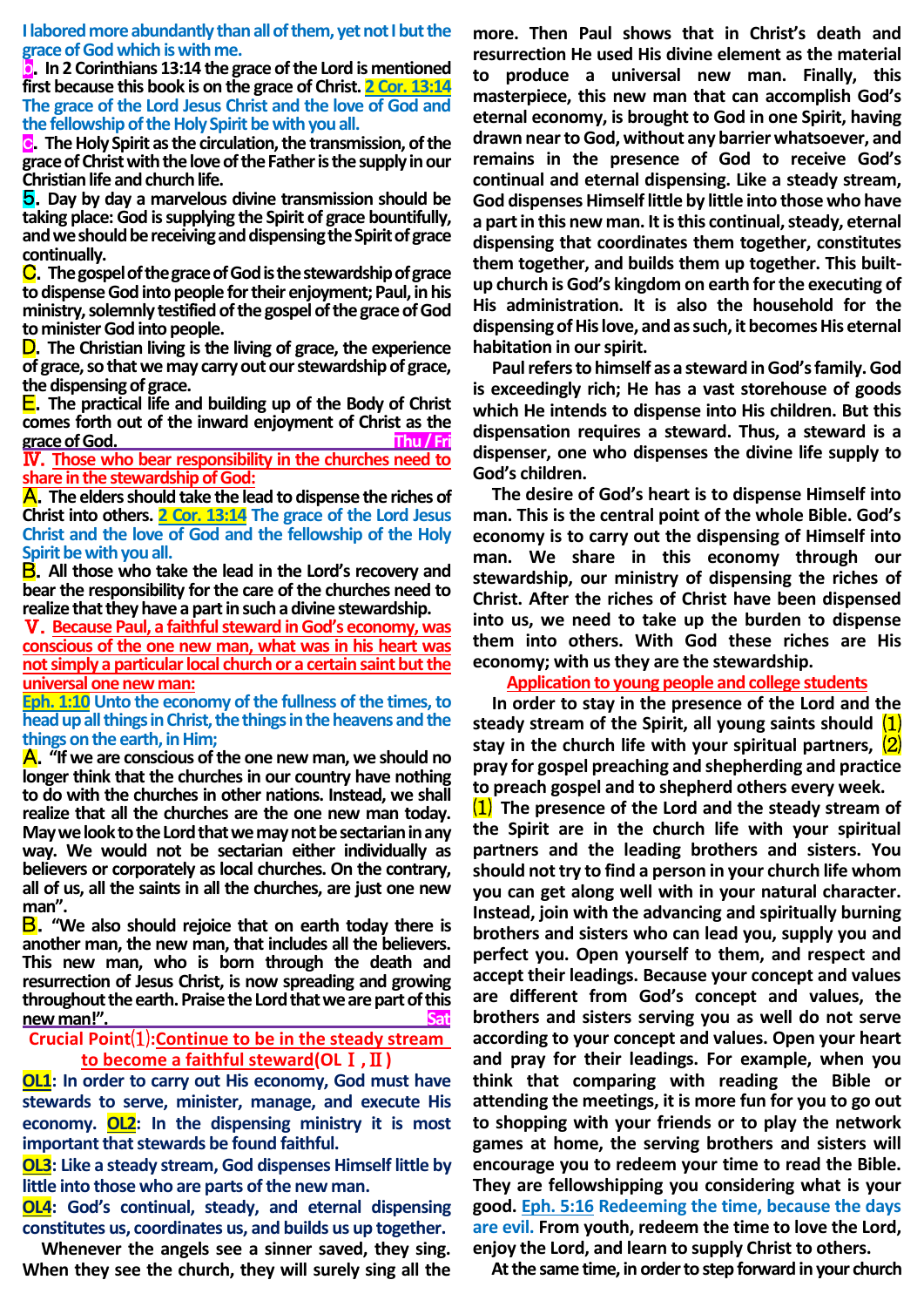**life, you need to have your partner of your same age. It is difficult to burn a charcoal while a charcoal is alone, but it can keep burning if it is overlapping each other.**

**2 Tim. 2:21 If therefore anyone cleanses himself from these, he will be a vessel unto honor, sanctified, useful to the master, prepared unto every good work. 22 But flee youthful lusts, and pursue righteousness, faith, love, peace with those who call on the Lord out of a pure heart.** ⑵**Pray for gospel preaching and shepherding people. You may be weak, but gospel friends, recently saved new believers, and brothers/sisters who have not be able to come to our meeting are weaker than you. Pray for them and practice preaching gospel and shepherding people with your partners every week.** 

**Prayer**: **"O Lord Jesus. I was given the stewardship of God. I praise you, Lord. To practice this stewardship to dispense the riches of Christ to people, I join to the brothers and sisters who lead me, and I live the church life with my partners of same age. If I do so, I can continue to be in the intimate presence of the Lord and the steady stream of the Spirit. May I be able to enjoy under the divine dispensing and flow it out to the other people."** 

**Crucial Point**⑵**: When reading the Bible, turn your**

**heart to the Lord, exercise the spirit and train to have** 

**Bird's Eyes View and Crucial Points (OL**Ⅱ**-D,**Ⅲ**)**

**OL1**: It is the subtlety of the enemy to veil the word, which **was completed through Paul.**

**OL2: Without the completion of the word of God, God's purpose cannot be fulfilled, and Christ cannot obtain His bride or come with His kingdom.**

**OL3: The grace of our Lord Jesus Christ is the bountiful supply of the Triune God (who is embodied in the Son and realized as the life-giving Spirit) enjoyed by us through the exercise of our human spirit.**

**In the New Testament the apostles, especially the apostle Paul, completed the word of God in the mystery of God, which is Christ, and in the mystery of Christ, which is the church, to give us a full revelation of God's economy. According to Colossians 1:26, the word of God is the "mystery…." This hidden mystery is related to Christ and the church, the Head and the Body. The unveiling of this mystery through the apostle Paul is a major part of the completion of the word of God as the divine revelation….The mystery concerning Christ and the church was hidden from eternity and from all the times until the New Testament age, when it is being manifested to the saints, including all of us, the believers in Christ.**

**In the Lord's recovery we need more stewards who are able to complete the word of God. We all must bear the burden for this. We need to spend more time in the Lord's presence so that He may become our portion for our enjoyment and so that we may have the riches of Christ to minister to others.**

**The Body is built up as all the members carry out the stewardship of ministering the riches of Christ. May there be such a mutual stewardship among us. You minister the riches of Christ to others, and they minister Christ to you.**

**…Through his subtlety, Satan, the enemy of God, is seeking to nullify the completion of the word of God. The enemy may allow Christians to preach what is revealed in**  **the Old Testament, in the Gospels, and in the Acts. But he cannot tolerate the teaching concerning Christ as the allinclusive life-giving Spirit or concerning the church as the mystery of Christ. Anyone who ministers along this line will be attacked by the enemy.**

**This stewardship of the grace is for God's dispensation. We have seen that the desire of God's heart is to dispense His riches, which actually are Himself, into His chosen people.**

**Application to young working saints and graduate students**

**Paul's ministry was to complete the word of God, but because of Satan's strategy today, the Paul's completing ministry is covered. When you read the Bible, you should not read according to your religious concept or values. When you read the Bible, you should open your heart to the Lord and exercise your spirit to read it in the atmosphere filled with prayer. 2 Cor. 3**:**15 Indeed unto this day, whenever Moses is read, a veil lies on their heart; 16 But whenever their heart turns to the Lord, the veil is taken away. 17 And the Lord is the Spirit; and where the Spirit of the Lord is, there is freedom.**

**Then Bible reveals God's economy and is a book about Christ and the church, the Body of Christ, produced as a result of dispensing of Christ. In the Bible there are many things written but its central point is Christ and the church, the Body of Christ. If you catch this central point and read the Bible, then the entire Bible will be open to you.**

**When you read the Bible, the important points are;** ⑴ **to have the Bird's Eye View, and** ⑵**to find out the Crucial Points. This can be the same in the graduate research activity and business area. Therefore, removing your veil of concept and pursuing the truth of the Bible according to the lines of God's economy also can give you light and wisdom in your work in business life that make you an excellent business person.**

**In the world of global business, executives of western companies point out, "Japanese executives' making business decisions too slowly or making no decision are becoming their serious loss to their business." This is caused by Japanese cultural characteristics in which Japanese people tend to pay close attentions to details and so lose sight of essential points. Such characteristic works good for precise quality control of products, but does not work for timely business decision making. As a Christian in the Lord's recovery, please train yourself to learn the brother Lee's how to study the Bible, that is, to study taking Bird's Eye View and Crucial Points. This helps you greatly in your business or research.**

**Prayer**: **"O Lord Jesus, when I read the Bible, I open my heart to the Lord and exercise my spirit, so that I may catch the truth without being distracted from the central points, Christ and the church. Remove my religious concept and values. Thank you, Lord, for the learning of reading the Bible by removing preconceptions but having the bird's eye view and catching the crucial point, is surely useful to my business or research.Amen!"** 

**Crucial Point**⑶**:Grow into Christ, go out of the culture and carry out the stewardship for the one new man (OL**Ⅳ**,**Ⅴ**) OL1: All those who take the lead in the Lord's recovery and bear the responsibility for the care of the churches need**